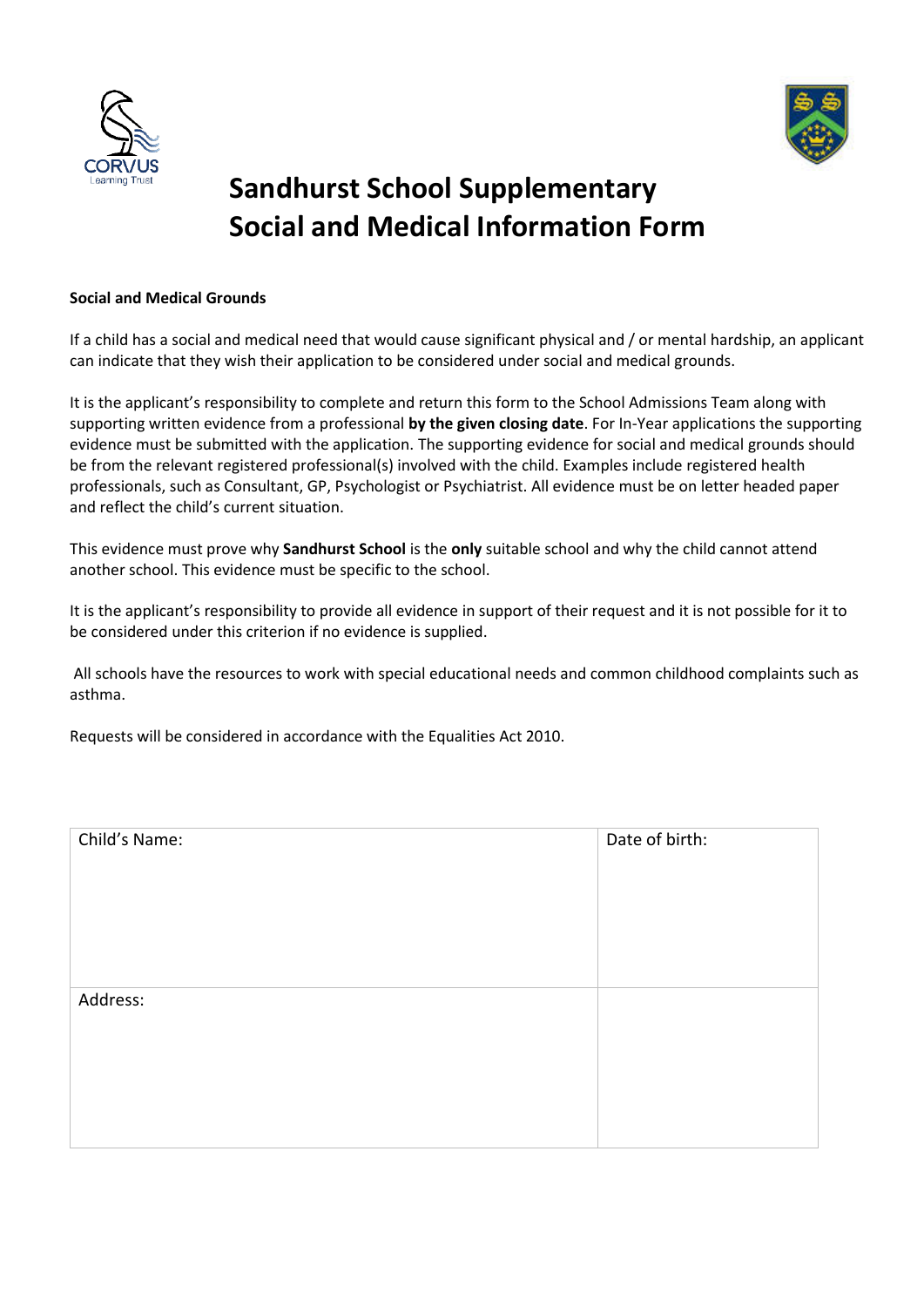Please set out the particular reasons why Sandhurst School is the **only** suitable school and the difficulties that would be caused if the child had to attend another school.